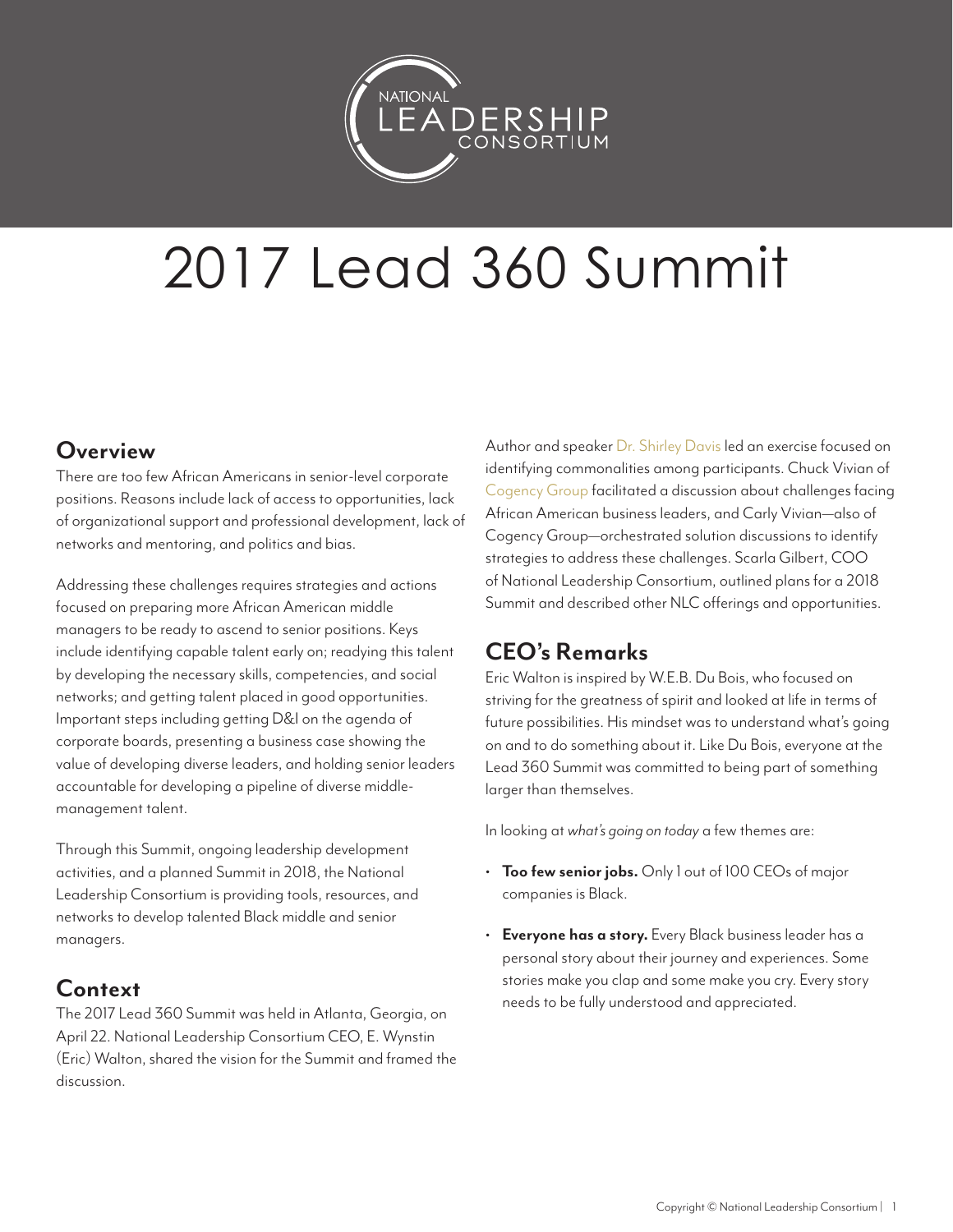• **Too much fear and too little courage.** Black leaders feel isolated because in most organizations there are few Black colleagues at comparable levels. There are few people to turn to or share with. While Black leaders of previous generations were bold and fearless, today Black executives have become cautious and fearful of losing good jobs. "The courage of Black leadership is challenged at this particular moment."

If that's what is going on today, the question is *what can we do about it*?

The opportunity and the focus of the National Leadership Consortium is to *bolster, support, train, network, and connect with those in middle management to create a strong, more formidable pipeline* [of Black talent] to change the number of jobs.

> "The work is in the middle." – Eric Wynstin Walton



With this focus on developing a robust pipeline of middle managers who are prepared to ascend to senior positions, *this Summit is not a destination, but an ongoing journey*. This journey begins with thought and requires planning. The journey must be strategic and purposeful; it is not just an event, but a system. The National Leadership Consortium's system is a continuous learning experience that

Eric Wynstin Walton

includes roundtables, virtual meetings, mentoring, networking, and various forms of content and development.

> "We are focused on being resources for middle managers and senior leaders." – Eric Wynstin Walton

## **Common Experiences**

Dr. Shirley Davis led an interactive exercise where Summit participants reacted to a series of questions about various life experiences. These questions and responses showed that Summit participants shared many similarities and common experiences. Many participants have:

• *Experienced some form of racial discrimination* in the workplace, and many have even *sued an employer*, which was a very difficult, uncomfortable experience.

- *Left an employer* because they felt the employer had done something wrong and they no longer wanted to stay in that environment.
- Had a *sense of fear, insecurity, and uncertainty* about being a senior executive. Many individuals had *some form of personal self-blame*.
- Become *overly protective and risk averse*. Having succeeded in climbing the corporate ladder, successful Black executives are extremely cautious and don't want to take risks that could in any way threaten their career or result in a step backwards.
- Unintentionally *compromised their values* to get ahead. Based on self-interest, individuals may have been overly cautious and failed to speak up or take action that may have been seen as controversial.
- Had an *important mentor who was not an African American*. Several stories were shared of mentors who had the courage to provide blunt advice that helped Black leaders continue to advance.
- *Experienced uncomfortable competition with other African Americans*. Believing that there are a limited number of opportunities at the top for minorities, individuals have experienced an unwillingness of African Americans to mentor or support others in the same organization.



Dr. Shirley Davis emphasized that we have all had experiences that shape us. And, while Black leaders may feel isolated or fearful, everyone is stronger when talking and acting together as part of a network.

Dr. Shirley Davis

## **Challenges & Solutions**



Chuck Vivian

Chuck Vivian led a discussion about key challenges facing African American corporate leaders. The main challenges identified by participants prior to the Summit were lack of access to opportunities, lack of organizational support and professional development, lack of networking and mentoring, and politics and bias.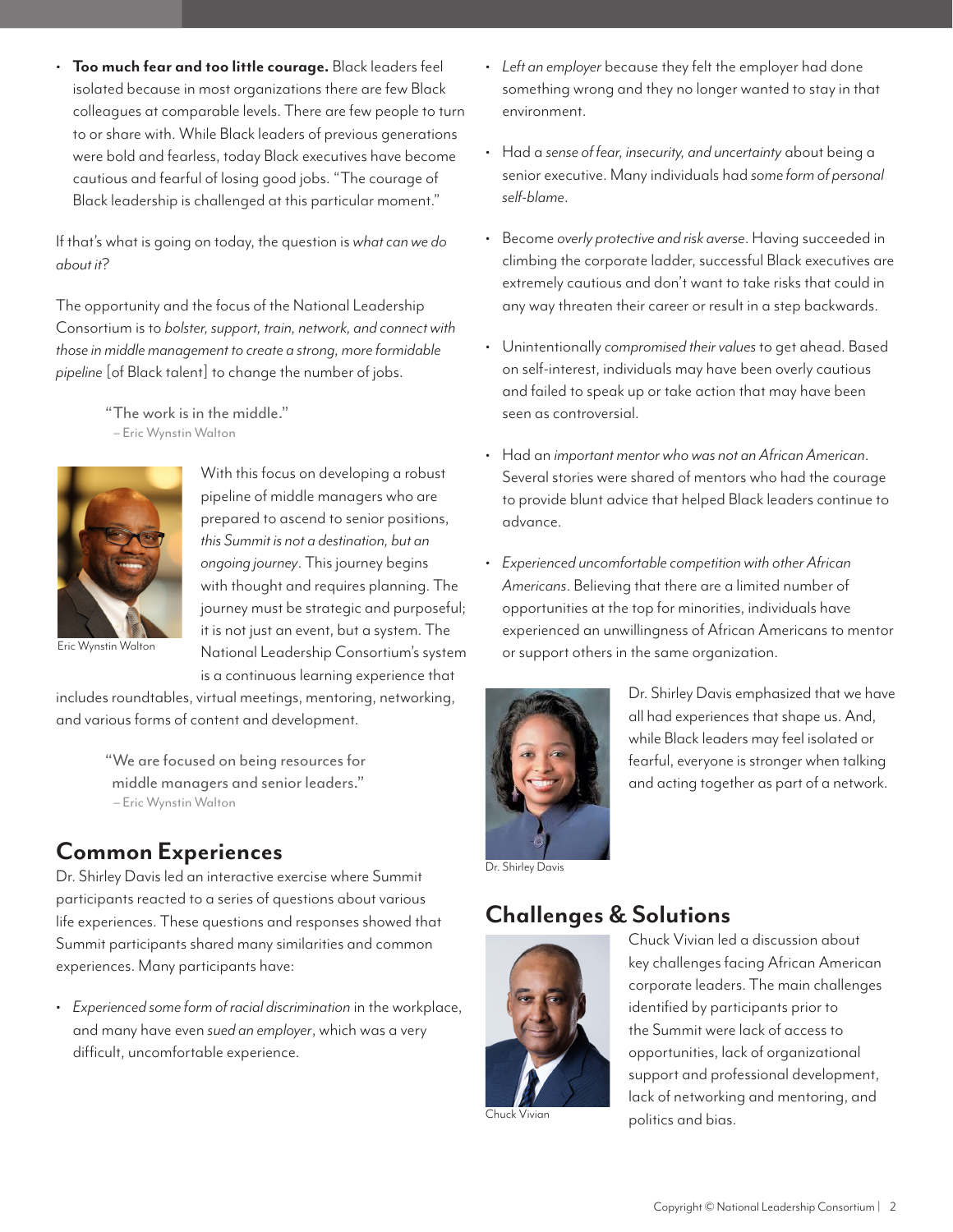## Comments about these challenges include:

– Participant

|                                                                                                                                                                                                                                    |                                                                                                                                                                                   | <b>Mentoring</b>                                                                                                                                  |                                                                                                                                                    |
|------------------------------------------------------------------------------------------------------------------------------------------------------------------------------------------------------------------------------------|-----------------------------------------------------------------------------------------------------------------------------------------------------------------------------------|---------------------------------------------------------------------------------------------------------------------------------------------------|----------------------------------------------------------------------------------------------------------------------------------------------------|
| <b>Lack of Access to Opportunities</b>                                                                                                                                                                                             | <b>Lack of Organizational Support</b><br>and Professional Development                                                                                                             | · Individuals can't sit back and rely<br>on mentoring. Each person must                                                                           | • We all have unconscious biases<br>and fears. Sometimes these                                                                                     |
| • Access to opportunities is about<br>more than just knowledge,<br>competency, and skills. It is<br>about personal relationships and<br>sponsorship.<br>• To know about and be steered<br>toward opportunities it is               | • In many organizations the push<br>for diversity and inclusion has<br>focused on gender and sexual<br>orientation.<br>• There has been an "Obama<br>phenomenon" where there is a | understand how the firm makes<br>money.<br>· Individuals need to take initiative<br>and "put themselves in the game."                             | biases and fears get in the way<br>and cause us to stop helping<br>others.<br>• Overcoming politics and bias<br>requires persistence and tenacity. |
| important to have sponsors and<br>champions who are credible and<br>have "juice" in the organization.                                                                                                                              | misperception that because we<br>have had a Black president "we<br>are good" and no further efforts<br>are required.                                                              | After identifying and briefly discussing<br>these key challenges, Carly Vivian laid                                                               |                                                                                                                                                    |
| • Access to opportunities is a result<br>of having a well-developed social<br>network. Looking back, many<br>ethnicity.<br>Black leaders were not initially<br>aware of the importance of social<br>networks, didn't know about or | • There must be an organizational<br>value proposition for race and<br>• If organizations lack systems<br>and support for professional<br>development, individuals must be        | out a process that participants followed<br>in four breakout groups. The process<br>included:<br>• Step 1: Identifying today's current<br>reality |                                                                                                                                                    |
| understand what a social network<br>was, and didn't actively cultivate                                                                                                                                                             | proactive and take initiative.                                                                                                                                                    | • Step 2: Clearly envisioning the future                                                                                                          | Carly Vivian                                                                                                                                       |
| a social network.<br>• At times a lateral move is a good<br>opportunity if it results in gaining<br>skills and experiences.                                                                                                        | "For training, just sign up and<br>go yourself."<br>Chuck Vivian                                                                                                                  | state in 2020<br>The difference between the future vision and today's current                                                                     |                                                                                                                                                    |
| • Access to opportunities is about<br>helping pull others up.                                                                                                                                                                      |                                                                                                                                                                                   | reality is "the gap."<br>• Step 3: Developing specific strategies to close the gap.                                                               |                                                                                                                                                    |
| "Advancement is about more<br>than knowledge and skills. It<br>is about social habits."                                                                                                                                            |                                                                                                                                                                                   | the the me                                                                                                                                        |                                                                                                                                                    |

**Lack of Networking and** 

**Politics and Bias**

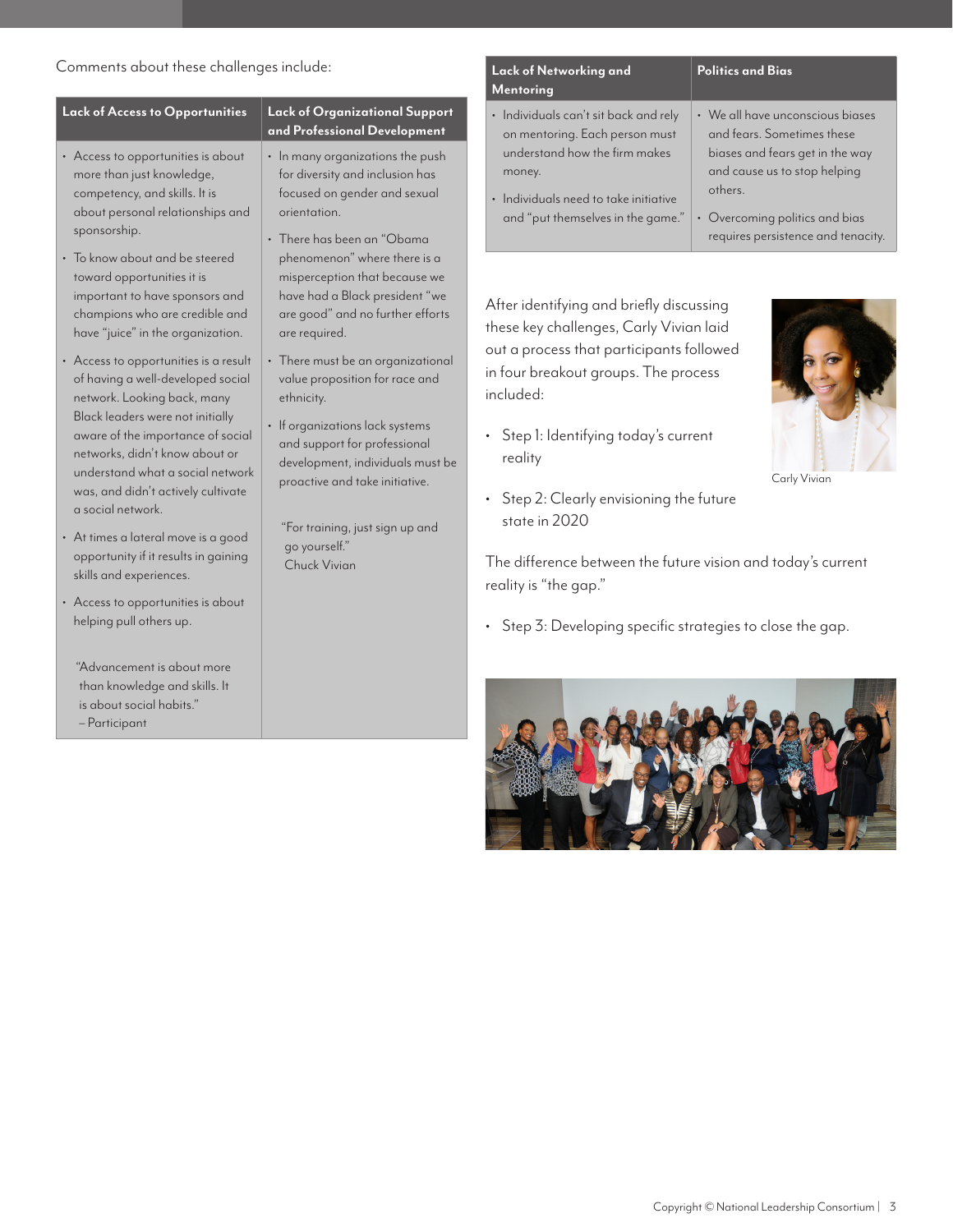### CHALLENGE: LACK OF ACCESS TO OPPORTUNITIES

| Today's Current Reality                                                                                                                                                                                                                                                                                                                                                                                             | 2020 Vision                                                                                                                                                          | <b>Strategies for Moving from Current Reality to</b><br>2020 Vision                                                                                                                                                                                                                                                                                                                                                                                                                       |
|---------------------------------------------------------------------------------------------------------------------------------------------------------------------------------------------------------------------------------------------------------------------------------------------------------------------------------------------------------------------------------------------------------------------|----------------------------------------------------------------------------------------------------------------------------------------------------------------------|-------------------------------------------------------------------------------------------------------------------------------------------------------------------------------------------------------------------------------------------------------------------------------------------------------------------------------------------------------------------------------------------------------------------------------------------------------------------------------------------|
| • African Americans represent 16% of director-<br>level positions, equal to the employee<br>population.<br>• African Americans account for just 6-8% of<br>VPs and EVPs, which is not on par with the<br>employee population.<br>• Among the reasons for this gap at the VP/EVP<br>level are:<br>-Lack of organizational focus and programs<br>-Biases and apathy<br>-Inadequate pipeline of prepared, ready talent | • A 2% increase in African American VPs and<br>EVP <sub>s</sub><br>• Having a pool of capable, ready talent that is<br>prepared to ascend to senior-level positions. | · Identify capable talent early on. One idea:<br>participants in at the Summit the National<br>Executive Forum can identify 25 people to<br>groom for senior positions.<br>• Develop talent by creating greater readiness<br>for senior management. Develop key skills like<br>business knowledge, emotional intelligence,<br>communication skills, and more.<br>• Placement of talent by creating and leveraging<br>networks to help work with corporations and<br>facilitate placement. |

#### CHALLENGE: LACK OF NETWORKING AND MENTORING

| Today's Current Reality                                                                                                                                                                                                                                                                                                                                                                                                                                                                                                     | 2020 Vision                                                                                                                                                                                                                                                                                                                                                                                                                                                                             | <b>Strategies for Moving from Current Reality to</b><br>$2020$ Vision                                                                                                                                                                |
|-----------------------------------------------------------------------------------------------------------------------------------------------------------------------------------------------------------------------------------------------------------------------------------------------------------------------------------------------------------------------------------------------------------------------------------------------------------------------------------------------------------------------------|-----------------------------------------------------------------------------------------------------------------------------------------------------------------------------------------------------------------------------------------------------------------------------------------------------------------------------------------------------------------------------------------------------------------------------------------------------------------------------------------|--------------------------------------------------------------------------------------------------------------------------------------------------------------------------------------------------------------------------------------|
| • Networks today are fragmented.<br>• There is a lack of awareness about existing<br>networks.<br>• There is fear and uncertainty about networking.<br>Introverts find it hard to network. Extroverts<br>don't necessarily know how to network.<br>• Other groups, such as Jews, Asians, and<br>Hispanics, have built strong, successful<br>networks that African Americans can learn from<br>and seek to emulate. These networks aren't just<br>based in workplaces; they are social networks<br>that begin early in life. | • The future vision is a diverse networking system<br>with multiple access points; an ecosystem of<br>interrelated activities.<br>• The vision is for networking to be both inclusive<br>and focused. (The vision is for a network largely<br>of African Americans, but African Americans<br>alone can't drive ascension. Others must be<br>included.)<br>• The vision combines:<br>-People - including influencers, mentors,<br>partners, and recruiters<br>-Processes<br>— Technology | • Create a high-level roadmap to implement<br>a networking and mentoring plan (Summit<br>participants involved in this discussion plan to<br>reconnect to do so).<br>• Adopt an existing networking technology, such<br>as Linkedln. |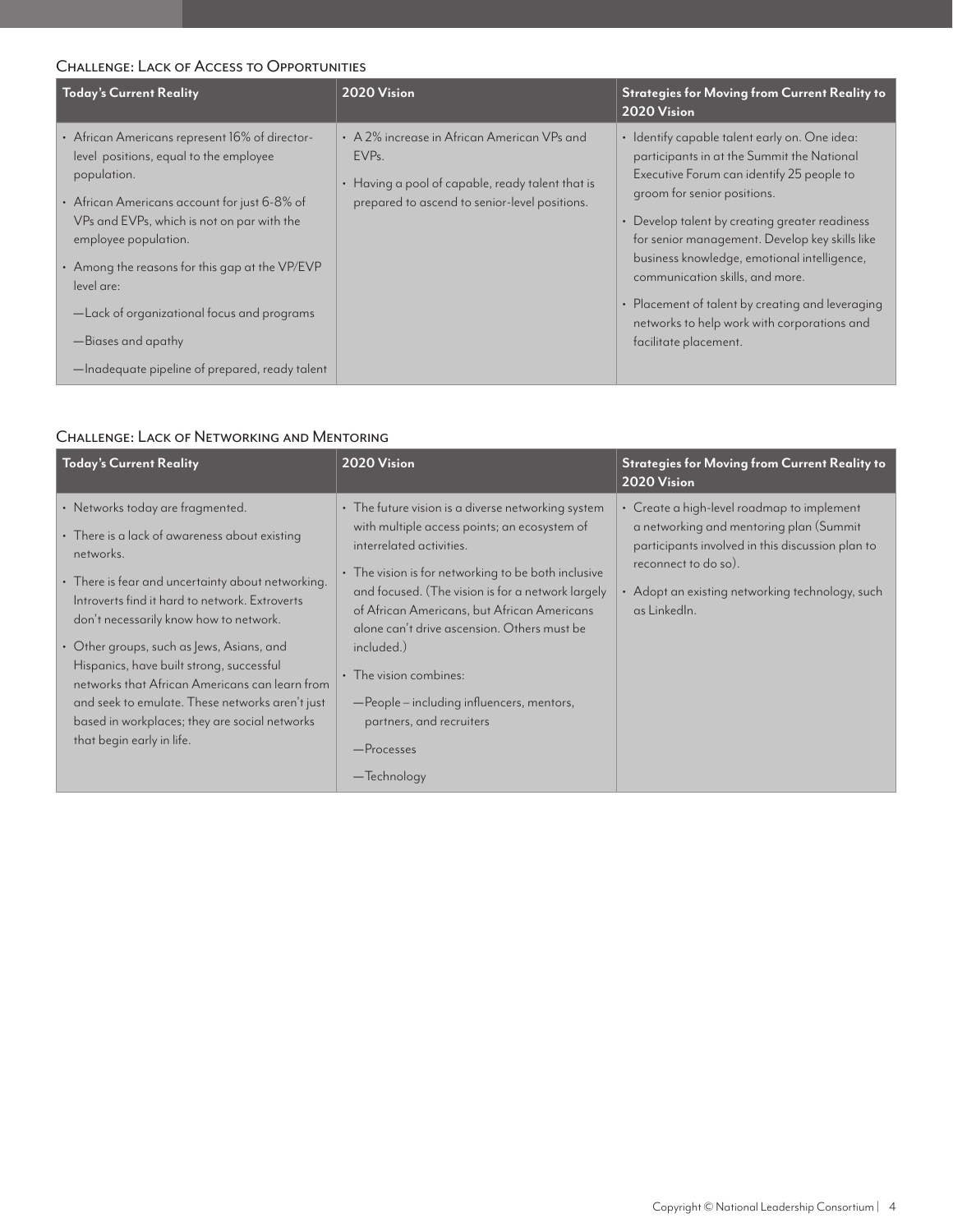#### CHALLENGE: LACK OF ORGANIZATIONAL SUPPORT AND PROFESSIONAL DEVELOPMENT

| <b>Today's Current Reality</b>                                                                                                                                                                                                                                                                                                                                                       | 2020 Vision                                                                                                                                                                                                                                                                                                                                                                                                                                                                                                                     | <b>Strategies for Moving from Current Reality to</b><br>2020 Vision                                                                                                                                                                                                                                                                                                                                                                                                                                                                                                                                                                                                                                                                                                                                                                                                                                                                                                                                       |
|--------------------------------------------------------------------------------------------------------------------------------------------------------------------------------------------------------------------------------------------------------------------------------------------------------------------------------------------------------------------------------------|---------------------------------------------------------------------------------------------------------------------------------------------------------------------------------------------------------------------------------------------------------------------------------------------------------------------------------------------------------------------------------------------------------------------------------------------------------------------------------------------------------------------------------|-----------------------------------------------------------------------------------------------------------------------------------------------------------------------------------------------------------------------------------------------------------------------------------------------------------------------------------------------------------------------------------------------------------------------------------------------------------------------------------------------------------------------------------------------------------------------------------------------------------------------------------------------------------------------------------------------------------------------------------------------------------------------------------------------------------------------------------------------------------------------------------------------------------------------------------------------------------------------------------------------------------|
| • Development and support is fragmented.<br>• There are limited resources.<br>• There is "check the box" mentality for<br>development.<br>· Some development groups and efforts are not<br>effective.<br>• There is a need for more leadership training<br>programs; access to current programs is limited.<br>"In times of change, learners inherit the<br>world."<br>- Participant | In the future:<br>• Development will be very intentional. There<br>will be intentionality in identifying talent and<br>providing development to ensure this talent<br>makes it to the top.<br>• D&I will be integrated into the business. People<br>will be held accountable for D&I through<br>measures and scorecards, which will include<br>measures related to the development of top<br>candidates.<br>Development will be provided to more than just<br>high potentials. It will be broad, with a culture<br>of learning. | The gap closure plan for the next 2.5 years will<br>have 2 strategies:<br>1. Create conditions to improve development for<br>existing and potential leaders. This includes<br>redefining "must have" competencies for<br>leaders.<br>2. Intentional selection of the next generation of<br>leaders by developing and shaping criteria for<br>selection of future leaders.<br>Actions include:<br>· Hold current leaders accountable for<br>development<br>• Reward courageous leaders<br>• Make sure there is a clear value proposition and<br>business case for development<br>• Have clear measures of the impact of<br>investments in development (and the losses<br>that occur to the business without investments<br>in development)<br>· Identify learning and organizational measures<br>for effective development<br>• Identify best practices<br>· Identify where organizations need partners to<br>assist with development<br>It is anticipated that these actions will take an<br>entire year. |